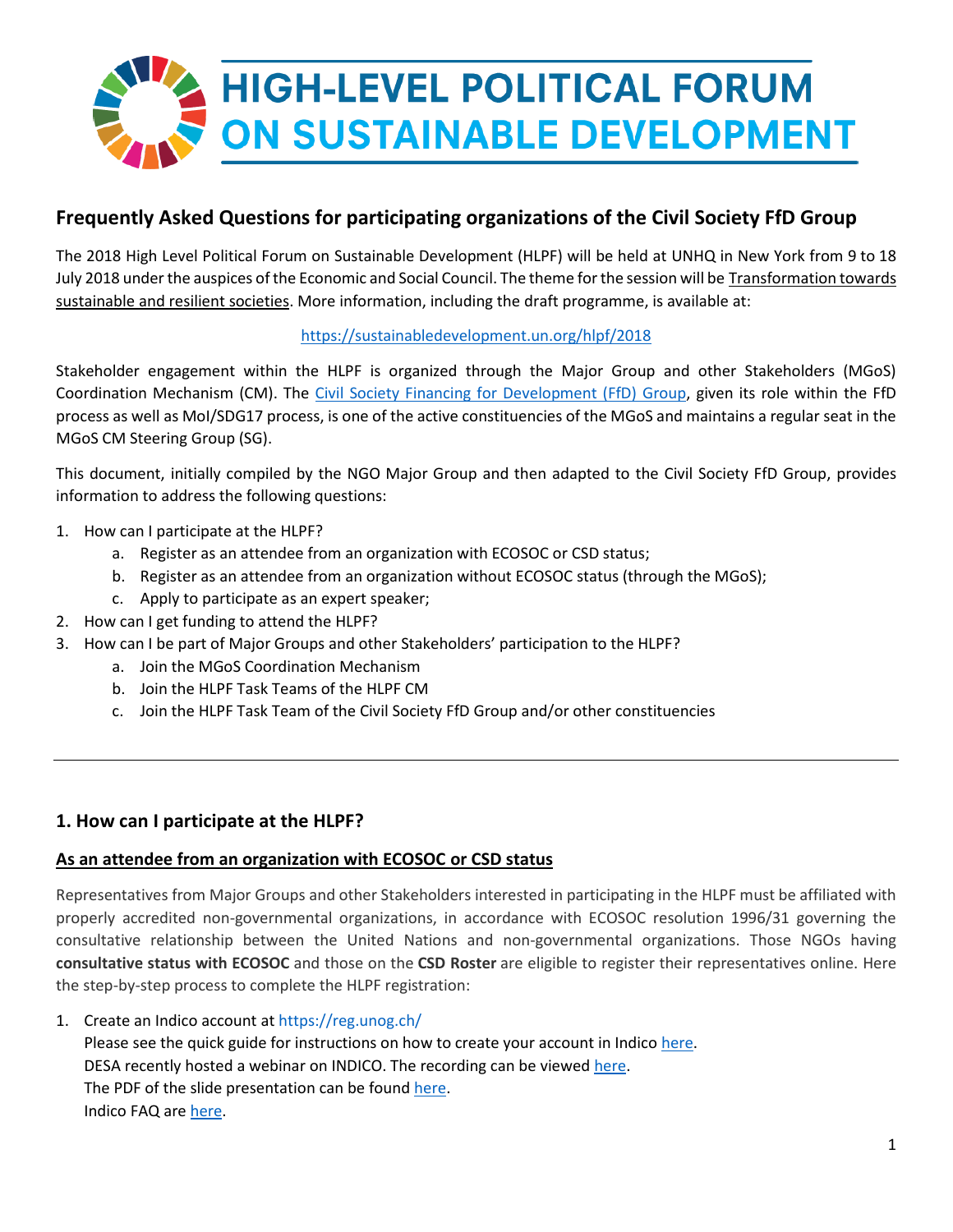- 2. Ensure your organization has designated at least one **Conference Focal Point** who will be able to review and approve participants registering under their organizations' name. Please note that Conference Focal Point designations take up to a week to be reflected in the system. Please see the guide on how to designate Conference Focal Points [here.](http://bit.ly/indico-cfps-getting-started)
- 3. Register by filling in the form at [bit.ly/HLPF2018](http://bit.ly/HLPF2018) **by 15 June 2018**.
- 4. Request groundspasses to attend the HLPF, throug[h iCSO,](http://csonet.org/?menu=86) as soon as possible and **no later than 29 June 2018**. Organizations that are in consultative status with ECOSOC can request up to 9 temporary grounds passes at a time, in addition to 7 annual grounds passes. Organizations on the CSD Roster do not have access to the grounds pass request system and will receive separate instructions from the Secretariat after 15 June 2018.
- 5. Pick up your groundspass at the UN Pass and ID office upon arrival in New York for the HLPF. Details, timing of the office's opening, etc. will be shared by UN DESA upon confirmation of registration.

#### **As an attendee from an organization without ECOSOC accreditation**

Major Groups and other Stakeholders whose organizations are NOT accredited by ECOSOC or on the CSD roster can register through their Major Group or other Stakeholders constituency. Each MGoS will receive 50 additional passes for the HLPF to enable representatives of non-accredited organizations to join. Here the procedure in this case:

- 1. Create an Indico account at <https://reg.unog.ch/> Please see the quick guide for instructions on how to create your account in Indico [here.](http://csonet.org/content/documents/Indico_Quick_Guide_for_NGO_Participants.pdf) DESA recently hosted a webinar on INDICO. The recording can be viewed [here.](https://youtu.be/33Do2LpNRj4) The PDF of the slide presentation can be found [here.](http://csonet.org/content/documents/Indico-Webinar-NGO-FocalPoints-15December.pdf)
- 2. Register through the designated umbrella organization of your Major Groups or other Stakeholders constituency **by 15 June 2018.** For the participating organizations of the Civil Society FfD Group, the umbrella organization is the Society for International Development (SID). Please contac[t Angela Zarro](mailto:azarro@sidint.org) to request additional information on how to register.

#### **As an expert speaker**

Representatives of Major Groups and other Stakeholders are invited to nominate **practitioners** and **eminent experts** to contribute to the various thematic round table discussions to be organized during the first five days of the HLPF session. Please note that self-nominations will not be accepted. More information on the nature of the nominations can be found in the form.

The nominations will be reviewed by UN DESA in consultation with the Steering Group of the MGoS HLPF Coordination Mechanism and presented for final selection to the President of the Economic and Social Council, taking into account equitable geographical distribution, gender, age, constituency and issue-based balance.

**Nomination link: <http://bit.ly/2Hd2Ax5>**

#### **Deadline: Sunday, 13 May 2018**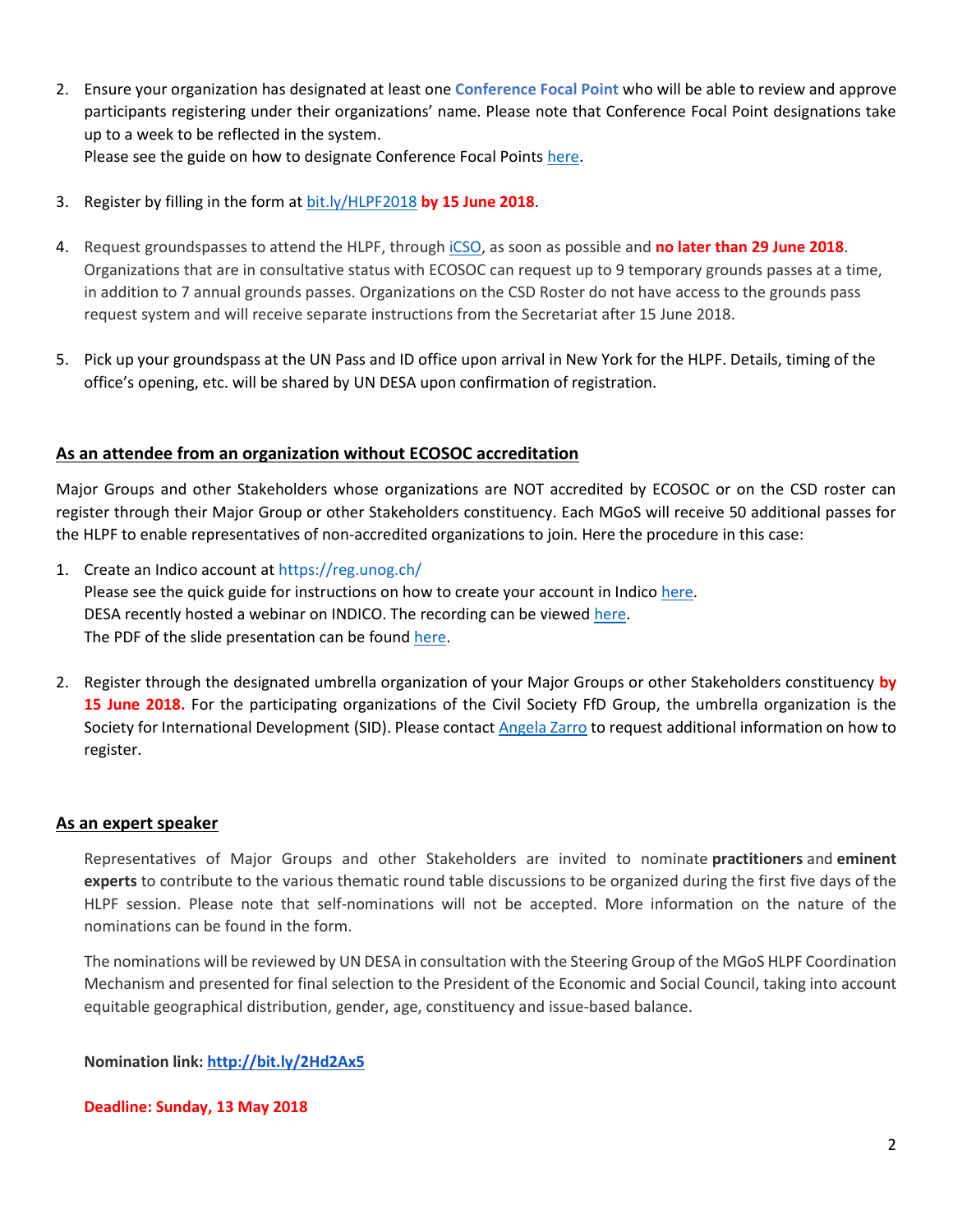# **2. How can I get funding to attend the HLPF?**

UN DESA-OISC, with thanks to a generous grant from the European Commission, will be funding a number of representatives of Major Groups and Other Stakeholders from developing VNR countries to participate in the 2018 HLPF. The selection will be done by OISC in collaboration with the MGoS HLPF Coordination Mechanism Steering Group. The selected colleagues will receive funding to support airplane tickets, two days of daily subsistence allowances and terminal expenses during the HLPF. They will be responsible for arranging their own accommodation during the Forum.

# **Participating organizations of the Civil Society FfD Group who wish to apply for funding from the UN to attend the 2018 High Level Political Forum must complete both of the following steps by 22 May 2018.**

#### **1. Apply through UN DESA-OISC**

Requirements for nomination for funded participation in the 2018 HLPF

- 1) Nominee must have registered and be accredited to attend the 2018 HLPF [\(https://bitly.com/HLPF2018\)](https://bitly.com/HLPF2018)
- 2) Nominee must possess a valid passport, be based in and directly engaging in processes related to the voluntary national review of one of the developing countries presenting this year: Bahamas, Benin, Bhutan, Cabo Verde, Colombia, Dominican Republic, Ecuador, Egypt, Guinea, Jamaica, Kiribati, Lao PDR, Lebanon, Mali, Mexico, Namibia, Niger, Paraguay, Republic of Congo, Senegal, Sri Lanka, State of Palestine, Sudan, Togo, Uruguay, Viet Nam
- 3) Nominee must demonstrate her/his active role in processes related to the participation of stakeholders in the implementation and follow up of the 2030 Agenda.
- 4) Nominee must be able to make all necessary visa arrangements (including transit visa, where applicable) to enter the United States. The United Nations is not able to assist with passports or visas;
- 5) Nominee must commit to engage in preparatory work and to follow all the tasks as established in the Terms of Reference for this funding:
	- a. Agree to undertake consultations at the national level prior to the HLPF.
	- b. Agree to actively participate in the HLPF preparatory work of the Major Groups and other Stakeholders, especially on actions related to the engagement with VNR countries.
	- c. Commit to report back to stakeholders at national level after the HLPF.

**Official application form:** <https://bit.ly/2jpGP2Z>

#### **Deadline: 22 May 2018**

#### **2. Inform the Civil Society FfD Group of your application.**

If you are a participating organization of the Civil Society FfD Group who is applying for travel funding through UN DESA according to step #1 above, please note that you must inform the Civil Society FfD Group if you would like to be considered as one of the Group's official nominees.

Each constituency of the Major Groups and other Stakeholders, including the Civil Society FfD Group, will have two official nominees from among the applicants for funding. Being an official nominee will increase your chances of receiving funding from UN DESA. Please note however that applying through the Civil Society FfD Group does not guarantee you funding, as there will be many applications for only a few slots and we do not control the final decision. UN DESA handles the grant for travel funding and makes the final decision on who will receive it.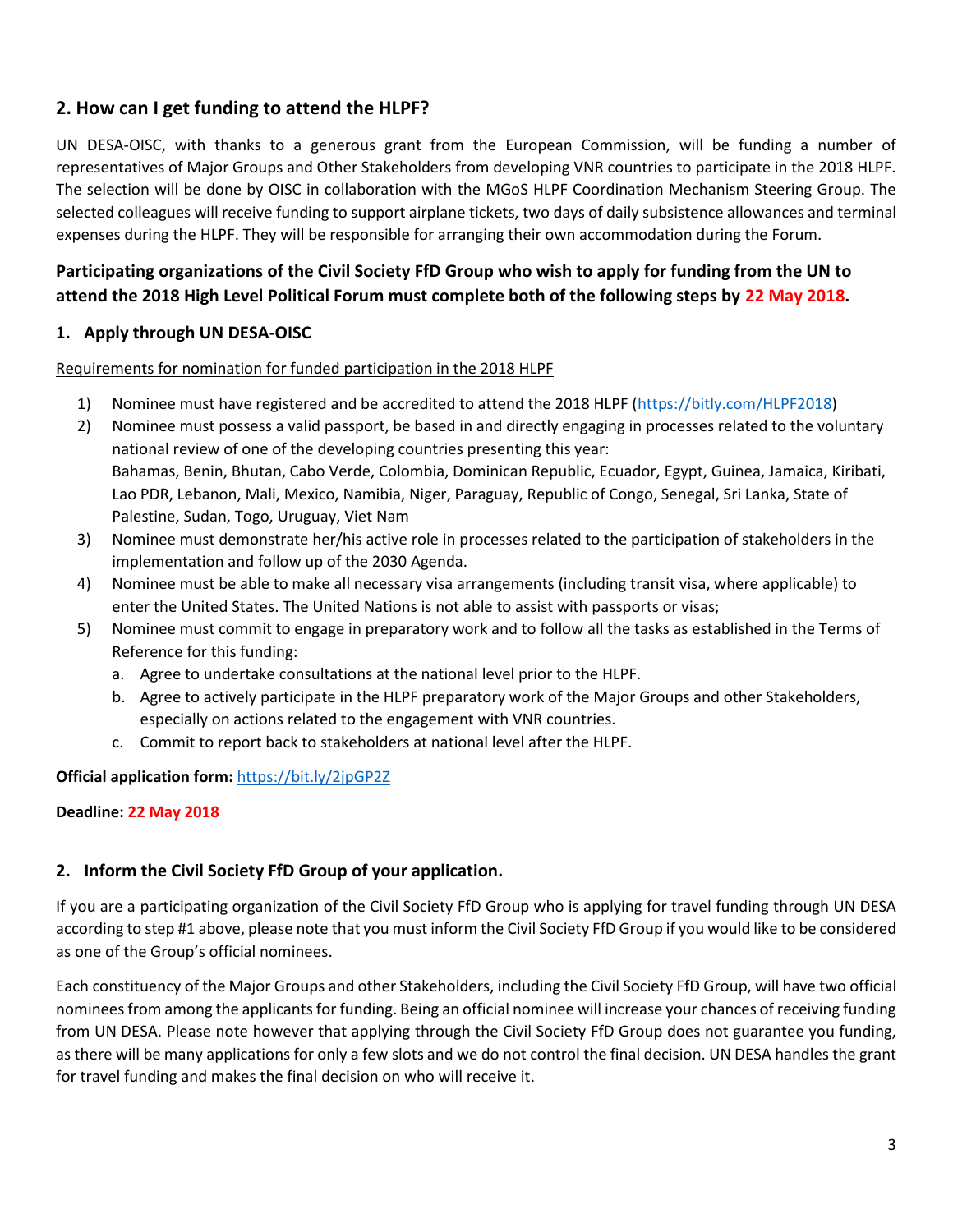**To inform the Civil Society FfD Group of your application, please send an email to Angela Zarro, at the Society for International Development, by [clicking here.](mailto:azarro@sidint.org) All applications will then be reviewed by the Addis Ababa CSO Coordinating Group. Deadline: 22 May 2018**

# **3. How can I be part of the Major Groups and other Stakeholders' participation at the HLPF?**

# **1. Join the Major Groups and other Stakeholders Coordination Mechanism (MGoS CM).**

Membership of the MGoS CM is open to all representatives of the Major Groups and other Stakeholders active in sustainable development. The CM works to ensure broad, open, transparent and inclusive participation in the HLPF; ensure that the rights of access and inclusive participation of MGoS in the HLPF are protected and upheld as mandated by 67/290 and potentially expanded; and facilitate the coordination among, and promote the participation of, all stakeholders that are involved in the HLPF process and want to contribute to it, including organizations and groups that are not part of the CM, to ensure the broadest participation possible. The MGoS CM is active in the following task groups (TG) for the 2018 HLPF:

### a. Advocacy Task Group

Pre-HLPF:

- Work towards shared priorities & perhaps messaging for HLPF amongst (groups of) MGoS for both SDGs under review and cross-cutting/systemic topics
- Ministerial Declaration develop plan for monitoring and engagement, including facilitation of engagement in the actual negotiations
- Keep SG and CM informed of opportunities to engage
- Identify opportunities for capacity-building as necessary for groups new to HLPF scene (e.g. webinars, advocacy toolkit, etc.)
- Work closely with other TGs to ensure complementary strategies
- Facilitate engagement in the Blog series on the HLPF website and explore other communication strategies to increase visibility of key messages from (groups of) MGoS
- Pay attention to and collect information on issues that may have an impact on the review in 2019 of resolution 67/290 on the HLPF
- Organize MGoS Press Conference

At HLPF:

- Track government discussions, advocacy opportunities, etc.
- Manage MGoS Press Conference and any applicable collective messaging
- b. MGoS Collective Events Task Group
	- Organize the MGoS pre-HLPF meeting, to take place on July 8th
	- Organize the MGoS Roundtable official session (roundtable with MS) during the HLPF
	- Organize a collective MGoS side event during the HLPF, to be co-hosted with UN DESA
- c. VNR Engagement and Q&A Task Group

Pre-HLPF: Defining a process that allows for remote as well as in person participation in drafting the VNR statements:

- Development of a template that can be shared to collect inputs
- Development of principles/guidance on how to draft the statements, criteria to select speakers, rules on delivering on behalf of... (ensuring that remote interventions are as well considered)